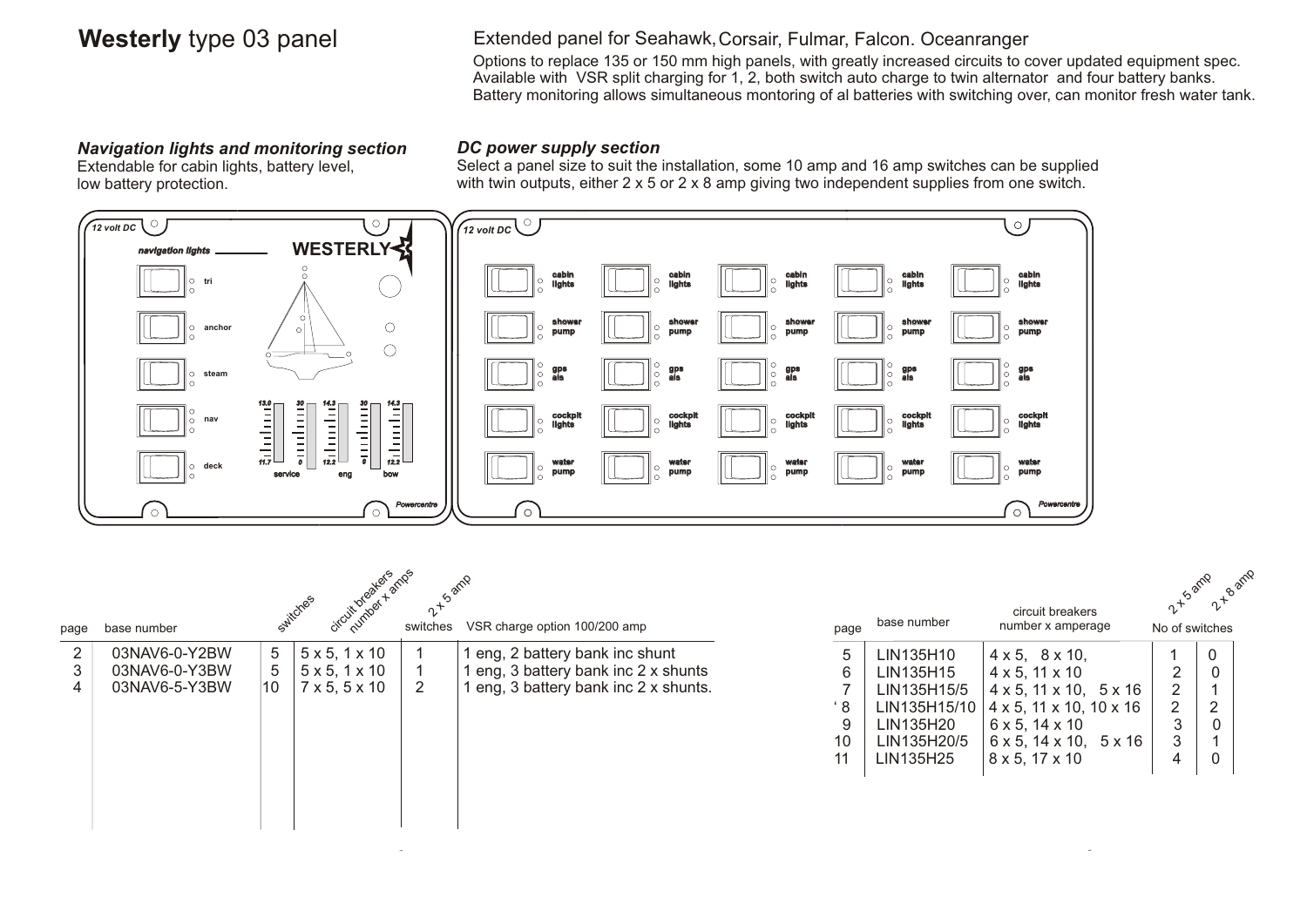# **Westerly** type 03NAV6-0-Y2BW panel

Extended panel for Seahawk, Corsair, Fulmar, Falcon, Oceanranger. Replaces 135 & 150 mm high panels suppled by *Kdd powercentre* for use with VSR split charge or 1, 2, both switch auto charge option.



*battery capacity guide 2B display*

*full*  $\bigcap$  the 5 bar-graph dots on load

 *50 %*

covered by wedge provide a guide to battery level, between 50% and 100% full



Centre ammeter bar shows net amps going in / from service battery, choice of scale. The dot below shows polarity, red, green or non.

Water level shows fresh water tank level as a dot, empty - full on ammeter scale. Link start allows the engine to start via service battery via *Powercentre* VSR, timed period.

### *Notes*

Nav lights are inter-linked to display only correct combinations. Feed available for compass light / back light when either Tri light or Tri light were selected

### *Circuit breakers*

| tri light 5 amp       |
|-----------------------|
| anchor light 5 amp    |
| steaming light  5 amp |
| bi light  5amp        |
| stern light  5 amp    |
| deck light 10 amp     |
|                       |

# **optional** *R* **display** *1, 2, both rotary*



display ... voltage for two battery banks off load, provides battery capacity indication and reserve in bank that is not in use, plus recharge voltage. Centre bar graph provides voltage level indication for battery in use, with 50% warning. Hi voltage alarm drive for re-charge high voltage faults.

Option for VSR split charge that monitors primary power feed, to charge battery not in use from alternator or second charge source. VSR electronics shut down when the batteries are isolated.

### *Standard nav panel*

Switch legends are back lite white, when switch is on a small blue LED dot is visible, a circuit breaker trip is indicated by a red LED dot.Boat mimic indicates when power is supplied to nav light, not that it is illuminated.

**Option for VSR split charge, includes Shunt for** ammeter bar-graph and voltage pick-up for volts bar-graphs, all data / control circuits are protected connection to display is via 6 way cable.

**Panel expansion**, 5 additional switches can be fitted to provide cabin light switches, leaving provision for 30 - 36 power section with option for remote circuit breakers to 55 amp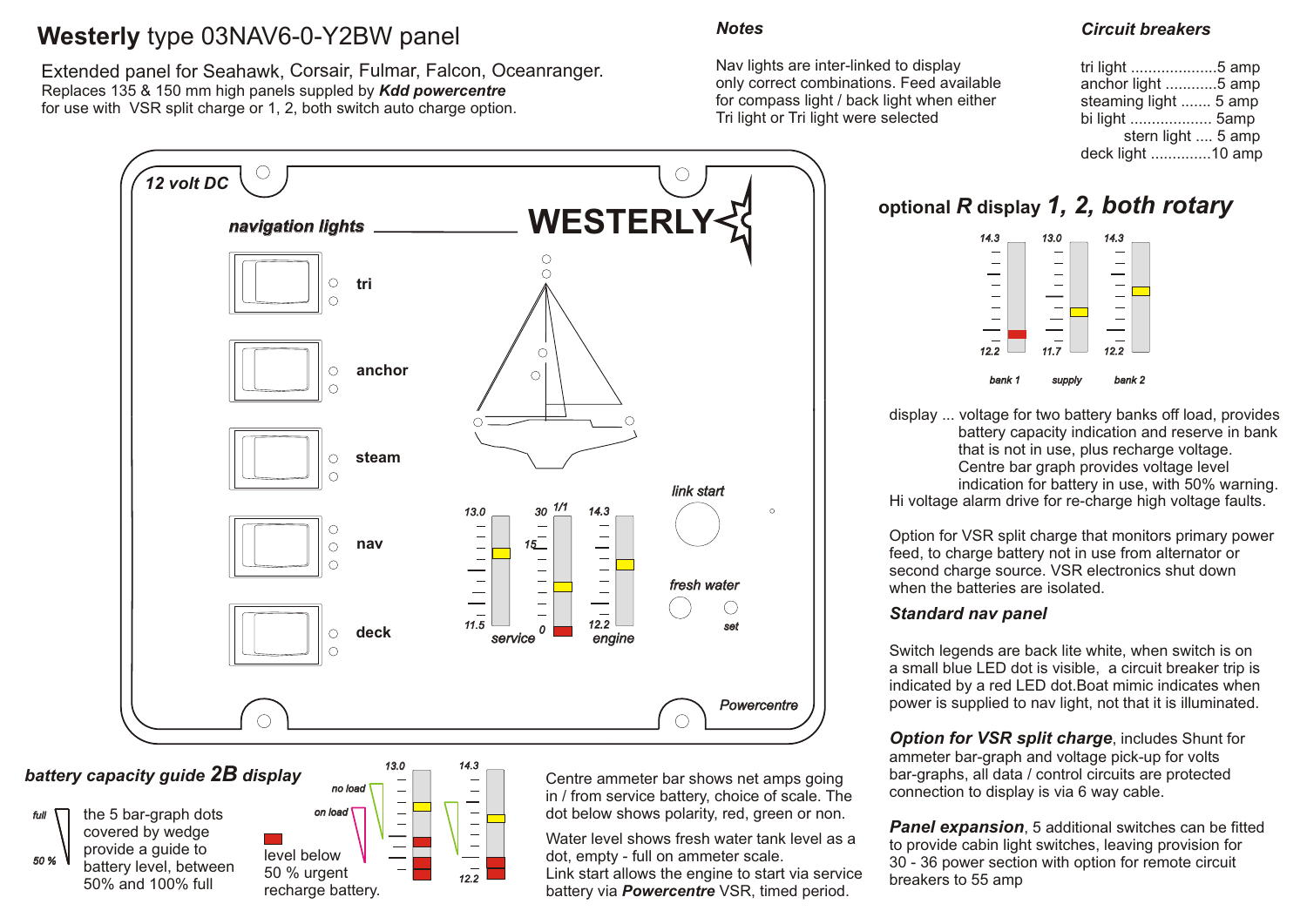# **Westerly** type 03NAV6-0-Y3BWl

Extended panel for Seahawk, Corsair, Fulmar, Falcon. Oceanranger Replaces 135 & 150 mm high panels suppled by *Kdd powercentre* for use with VSR split charge or 1, 2, both switch auto charge option.



### *battery capacity guide 3B display*



 *on load* the 5 bar-graph dots covered by wedge provide a guide to battery level, between 50% and 100% full  $\blacksquare$  level below 50 %



### *Notes*

Nav lights are inter-linked to display only correct combinations. Feed available for compass light / back light when either Tri light or Tri light were selected

### *Circuit breakers*

| tri light 5 amp       |  |
|-----------------------|--|
| anchor light 5 amp    |  |
| steaming light  5 amp |  |
| bi light  5amp        |  |
| stern light  5 amp    |  |
| deck light 10 amp     |  |

*optional display 2D and 3 D*



display ... blue seven segment showing voltage for three battery banks selectable. ... net amps, charge/ discharge to service battery and bow battery with polarity ind. Does not show fresh water tank level.

### *2DB and 3DB display*

Can be supplied combined with bar-graph display, allowing simultaneous monitoring of all batteries, with detail monitoring if required via digital display, water tank gauge is available.

Switch legends are back lite white,

When switch is on a small blue LED dot is visible.

Circuit breaker trip is indicated by a red LED dot.

**The display** provides a simultaneous read-out of three battery banks, service, engine and bow. Providing voltage readings for all three and net current reading for service and bow battery. The system can be suppied with a VSR split charge system that has shunts pre-installed onl requires connecting a 8 way data cable.

Water level shows fresh water tank level as a dot, empty - full on ammeter scale. Link start allows the engine to start via service battery via *Powercentre* VSR, timed period.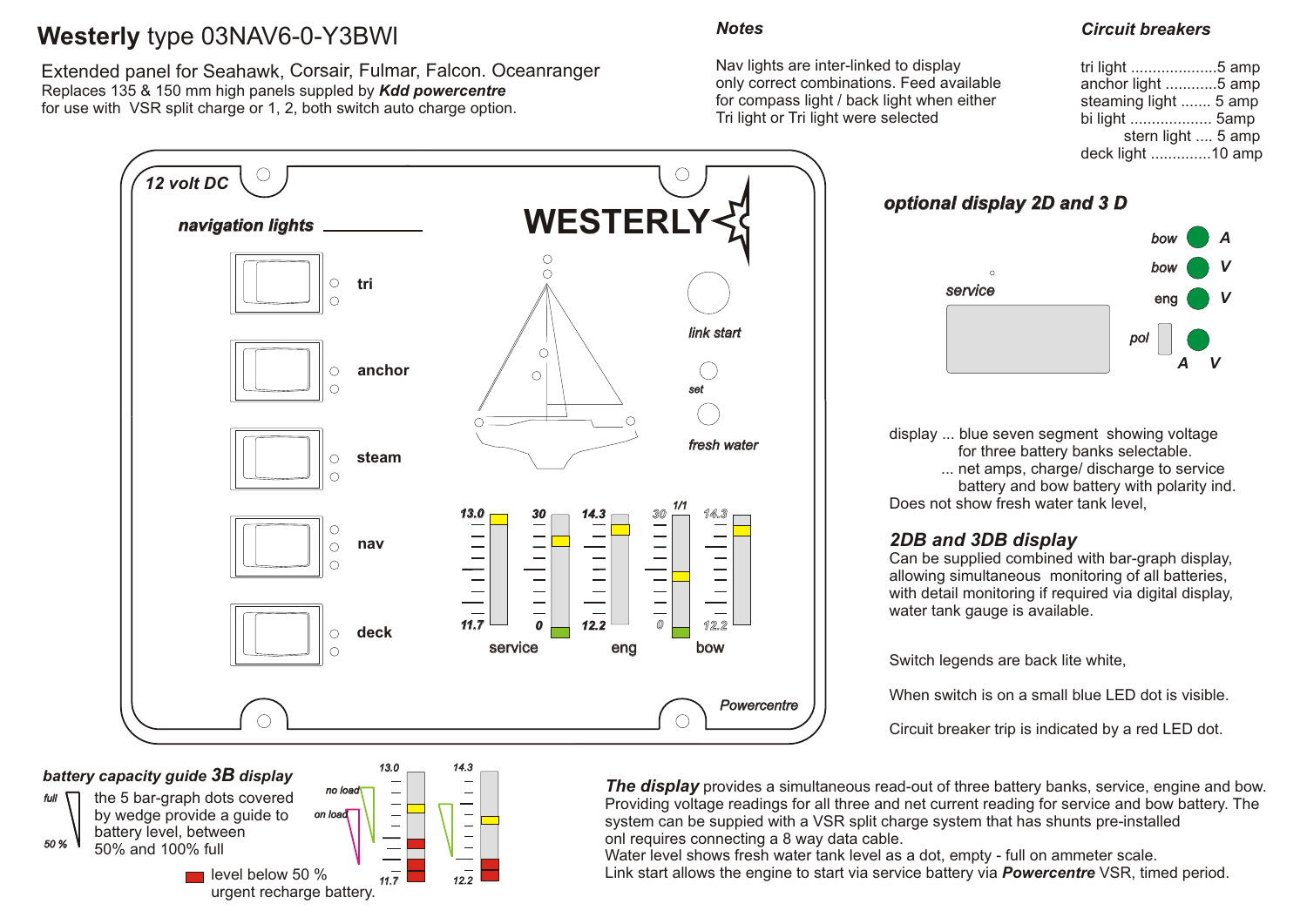# **Westerly** type 03NAV6-5-Y3BW panel

Replaces 135 & 150 mm high panels suppled by *Kdd powercentre* for use with VSR split charge or 1, 2, both switch auto charge option. Extended panel for Seahawk, Corsair, Fulmar, Falcon. Oceanranger

### *Notes*

Nav lights are inter-linked to display only correct combinations. Feed available for compass light / back light when either Tri light or Tri light were selected

### *Circuit breakers*

| tri light 5 amp       |  |
|-----------------------|--|
| anchor light 5 amp    |  |
| steaming light  5 amp |  |
| bi light  5amp        |  |
| stern light  5 amp    |  |
| deck light 10 amp     |  |

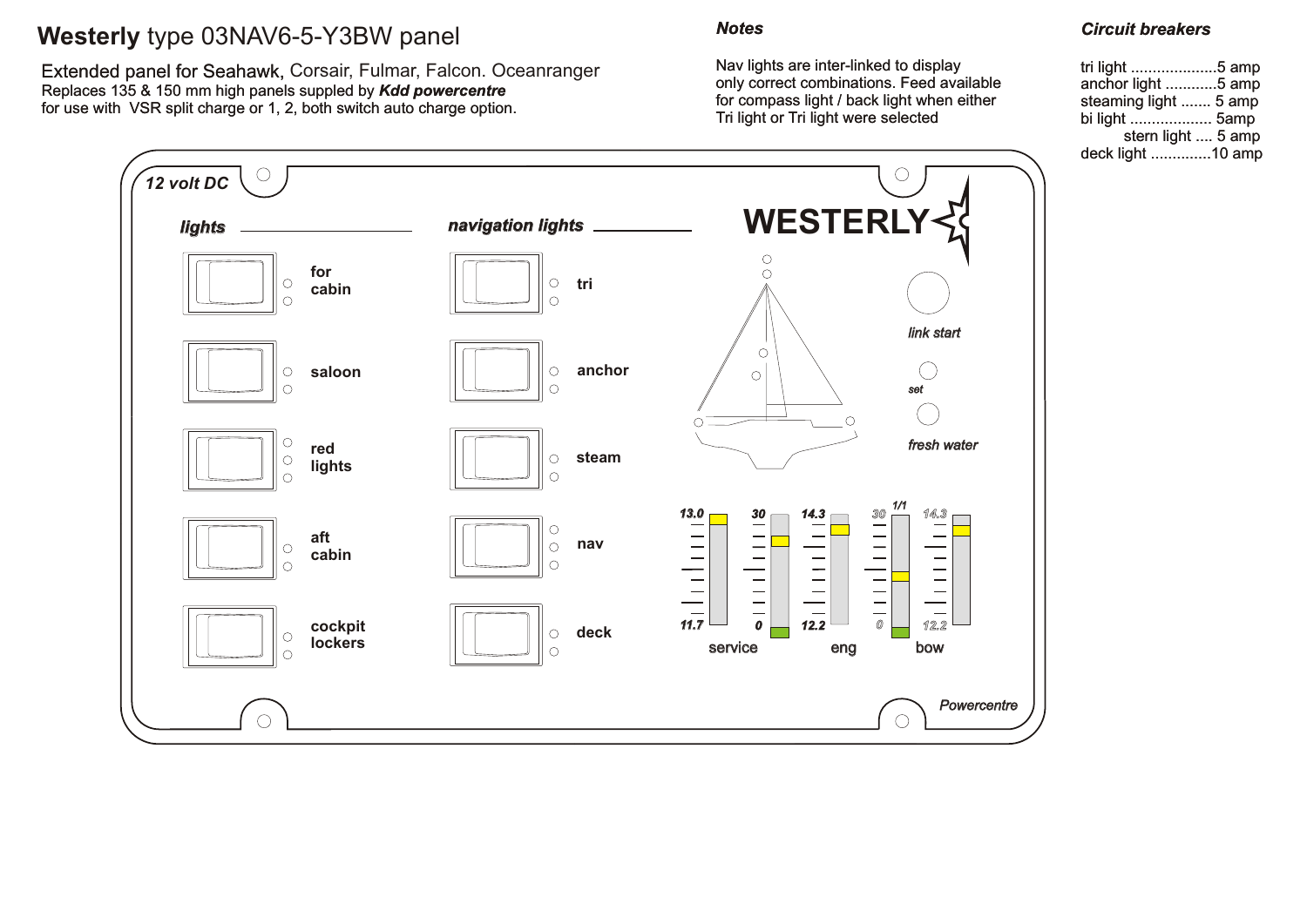# **Westerly** type 03/LIN135H10 panel

Fitted to Seahawk, Merlin, Corsair, Fulmar, Falcon, Oceanranger. Replaces 150 mm high panels suppled by *Kdd powercentre* for use with VSR split charge

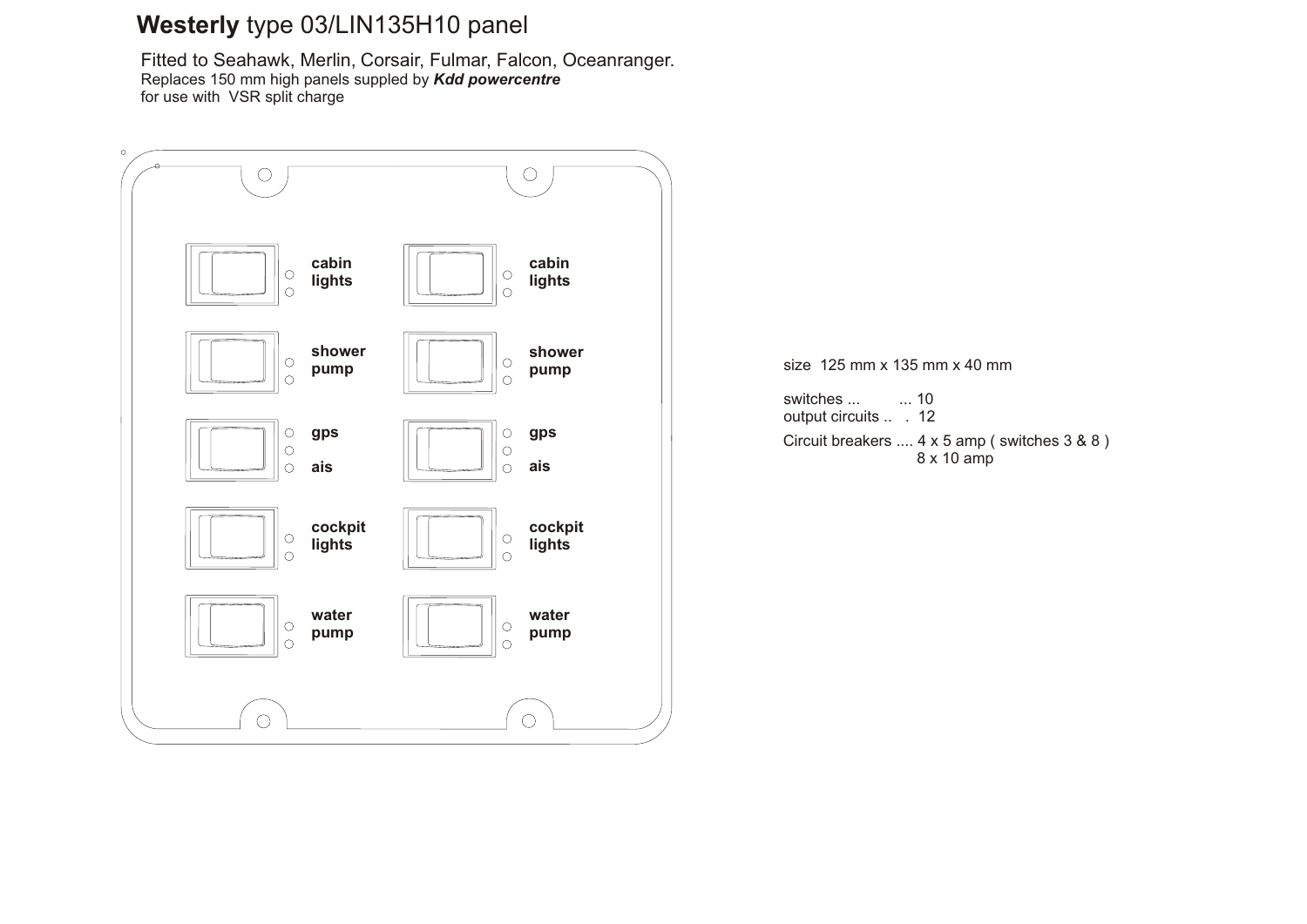# **Westerly** type 03/LIN135H15 panel

Fitted to Seahawk, Merlin, Corsair, Fulmar, Falcon, Oceanranger. Replaces 150 mm high panels suppled by *Kdd powercentre* for use with VSR split charge



size 175 mm x 135 mm x 40 mm

Circuit breakers .... 6 x 5 amp ( 3 off switch ) 12 x 10 amp

switches ................ 15 output circuits ....... 18

option remote ....... 20, 30, 40 and 55 amp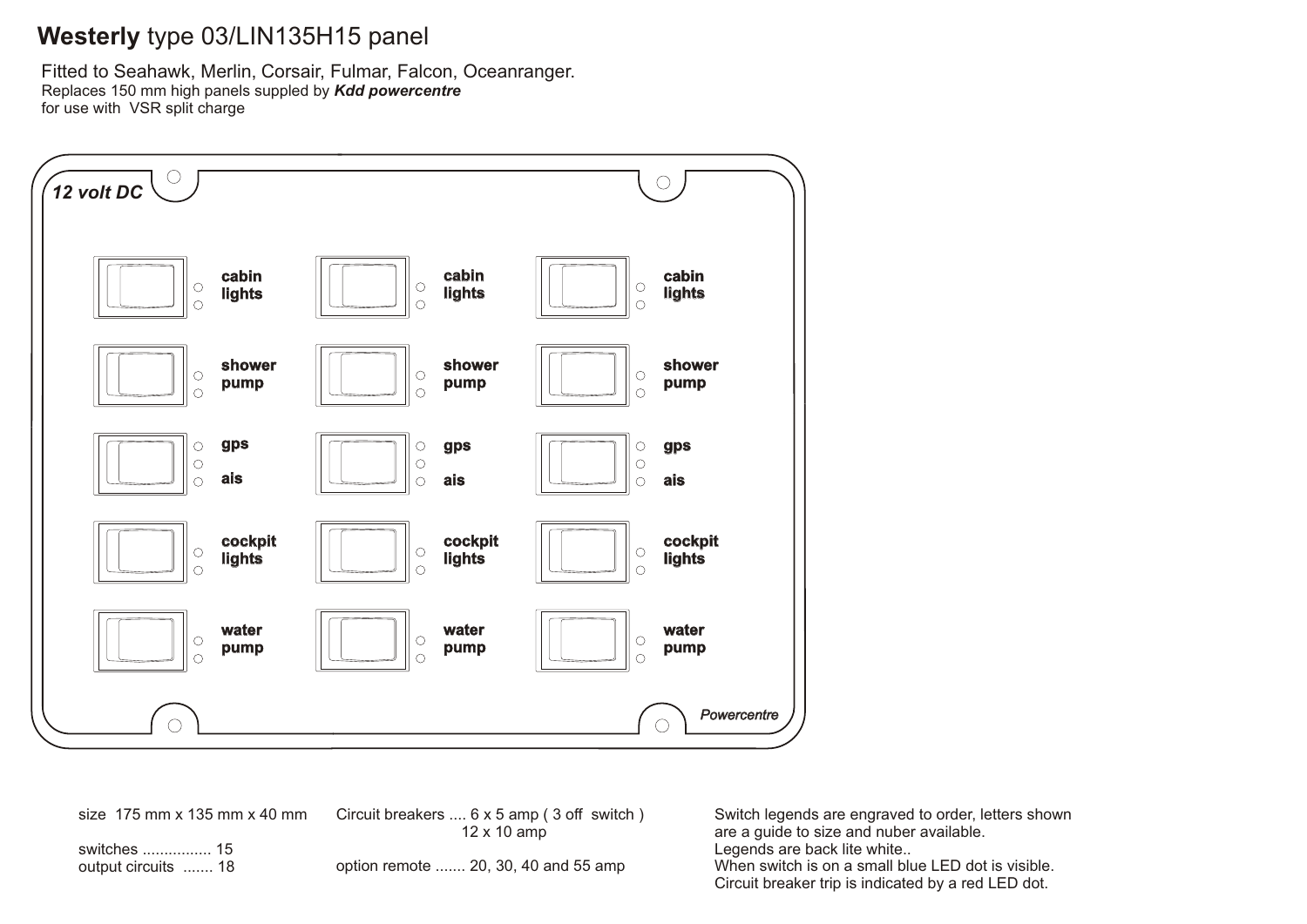### **Westerly** type 03/LIN135H15/5 panel

Fitted to Seahawk, Merlin, Corsair, Fulmar, Falcon, Oceanranger. Replaces 150 mm high panels suppled by *Kdd powercentre* for use with VSR split charge

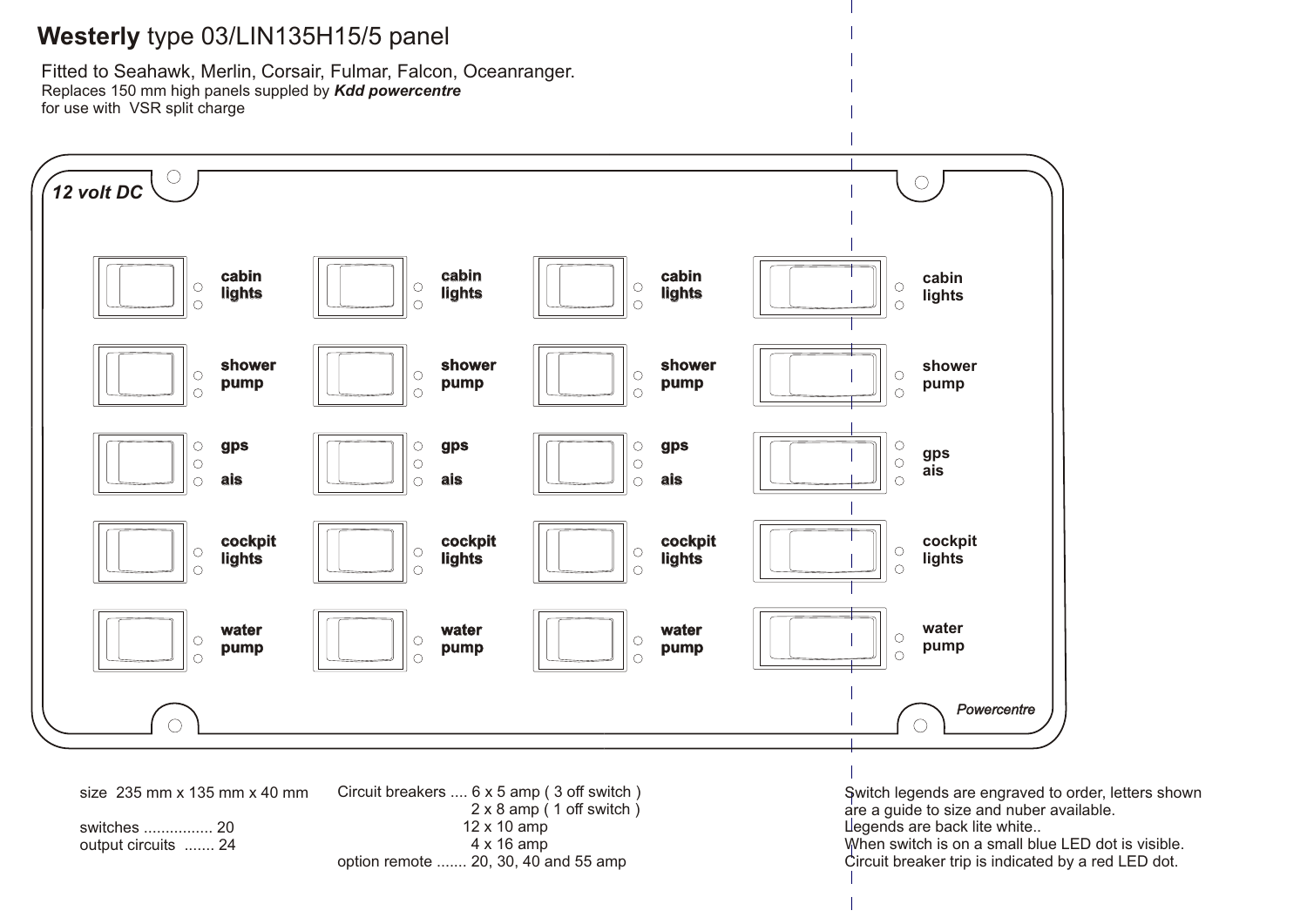# **Westerly** type 03/LIN135H15/10 panel

Fitted to Seahawk, Merlin, Corsair, Fulmar, Falcon, Oceanranger. Replaces 150 mm high panels suppled by *Kdd powercentre* for use with VSR split charge



size 285 mm x 135 mm x 40 mm switches ................ 25 output circuits ....... 30 Circuit breakers .... 6 x 5 amp ( 3 off switch ) 4 x 8 amp ( 2 off switch ) 12 x 10 amp 8 x 16 amp option remote ....... 20, 30, 40 and 55 amp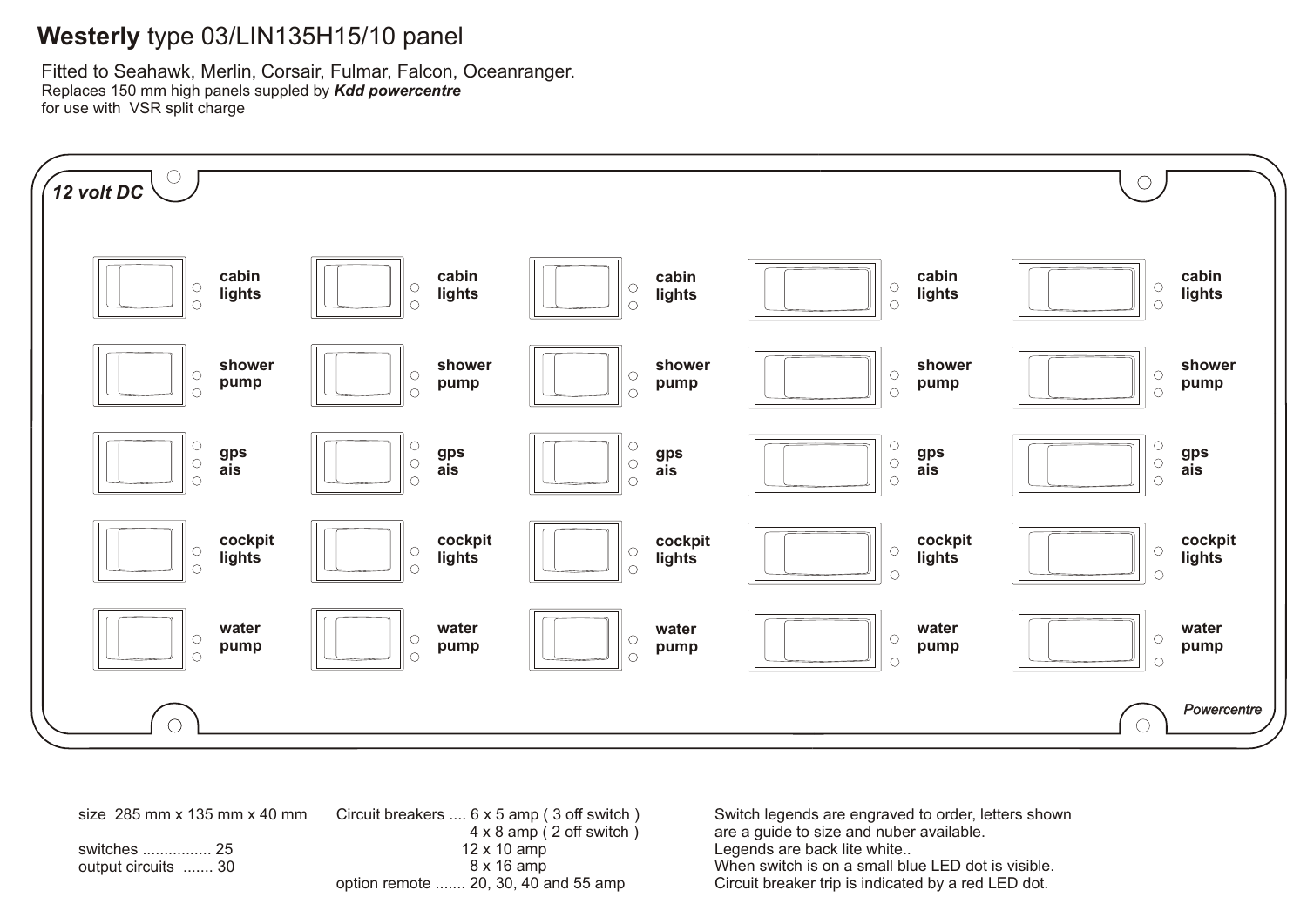# **Westerly** type 02/LIN135H20 panel

Fitted to Seahawk, Merlin, Corsair, Fulmar, Falcon, Oceanranger. Replaces 150 mm high panels suppled by *Kdd powercentre* for use with VSR split charge



size 225 mm x 135 mm x 40 mm

switches ................ 25 output circuits ....... 25 Circuit breakers .... 6 x 5 amp ( 3 off switch ) 14 x 10 amp expandable twin output up to .. 12 option remote ....... 20, 30, 40 and 55 amp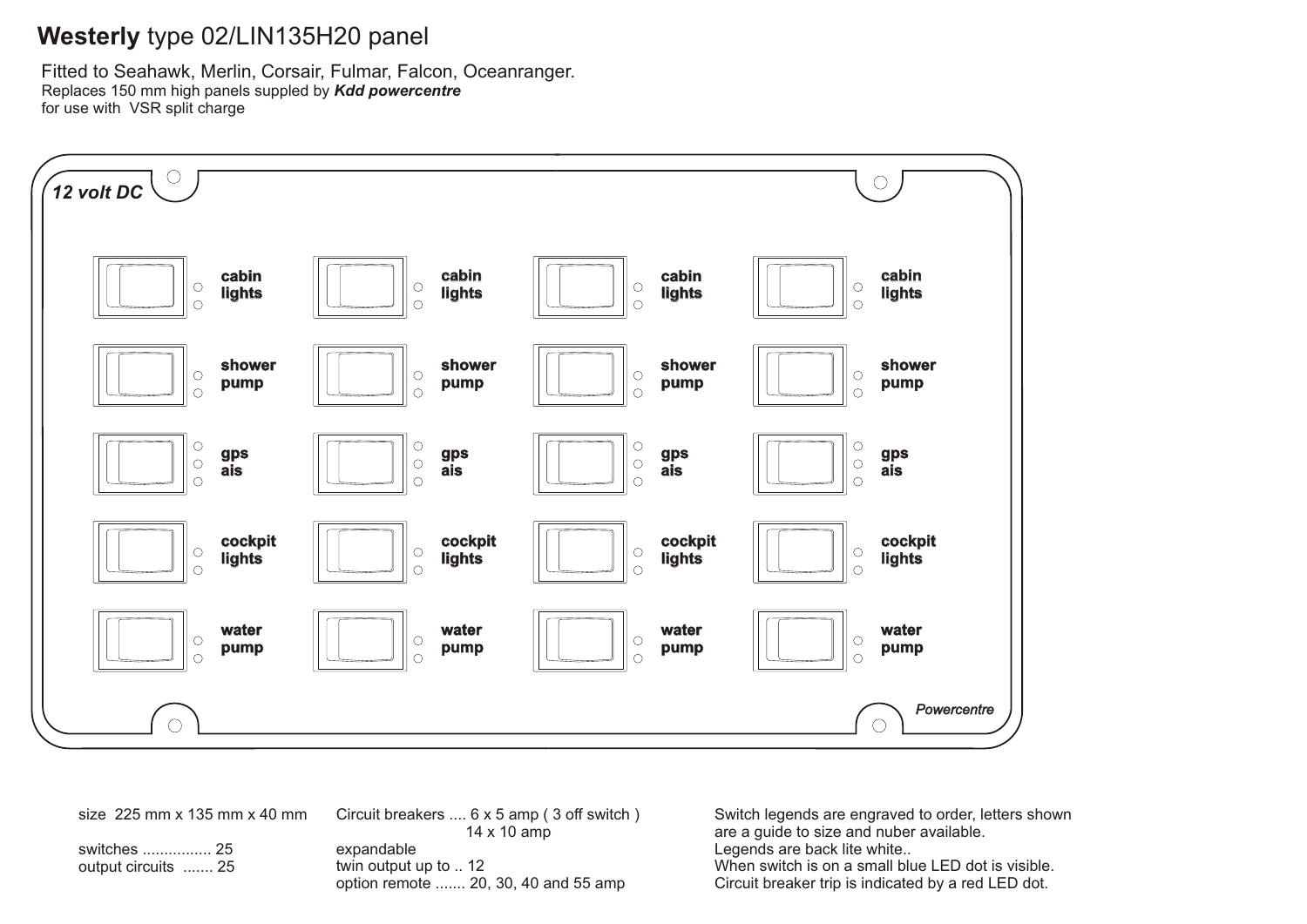# **Westerly** type 03/LIN135H20/5 panel

Fitted to Seahawk, Merlin, Corsair, Fulmar, Falcon, Oceanranger. Replaces 150 mm high panels suppled by *Kdd powercentre* for use with VSR split charge



size 285 mm x 135 mm x 40 mm switches ................ 25 output circuits ....... 30 Circuit breakers .... 6 x 5 amp ( 3 off switch ) 4 x 8 amp ( 2 off switch ) 12 x 10 amp 3 x 16 amp option remote ....... 20, 30, 40 and 55 amp